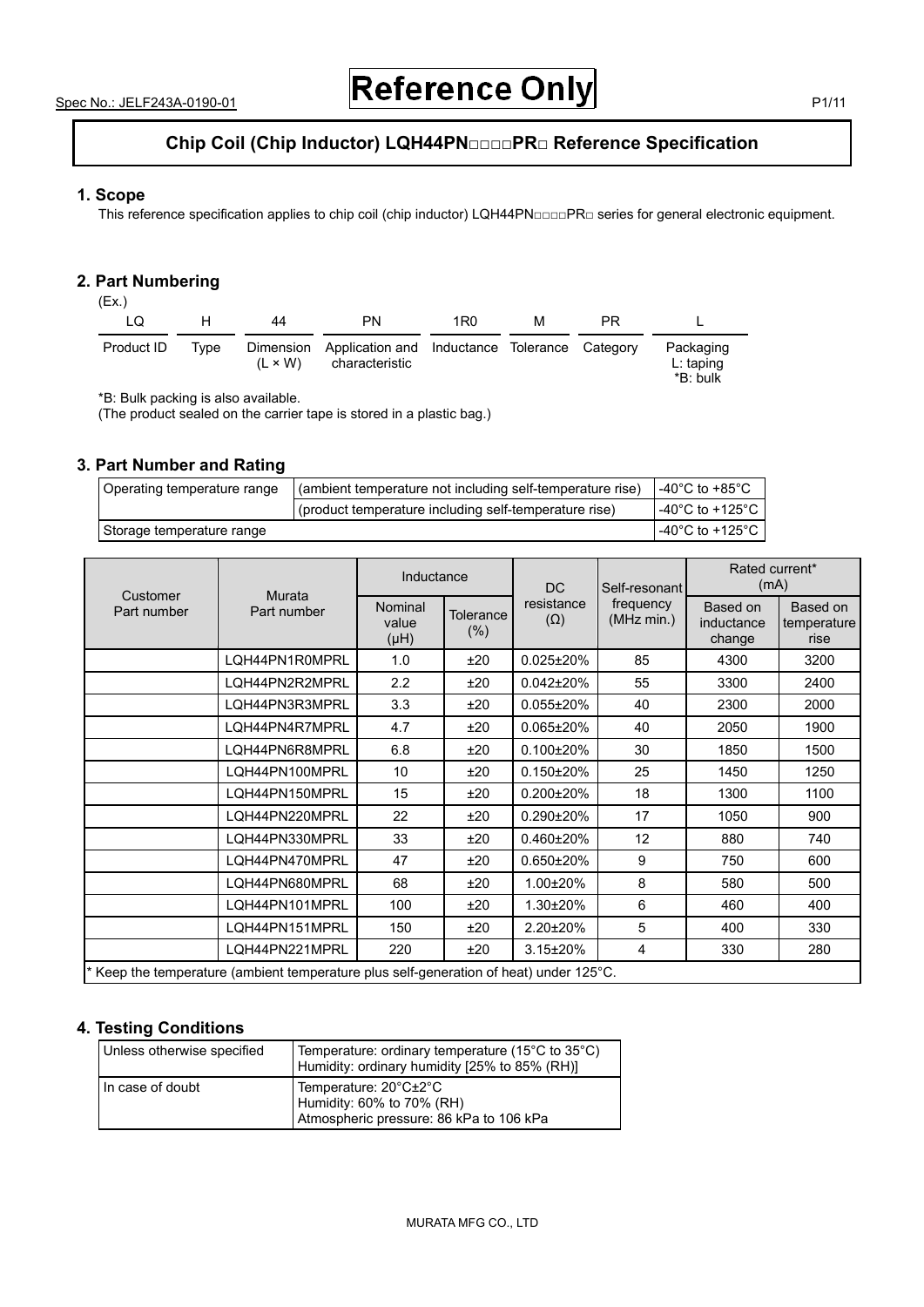# **5. Appearance and Dimensions**



Unit mass (typical value): 0.105 g

Ő

■ Equivalent Circuit

no polarity

 $\overline{C}$ 

# **6. Marking**

No marking.

# **7. Electrical Performance**

| No. | <b>Item</b>                                         | Specification                                                                                                          | Test method                                                                              |
|-----|-----------------------------------------------------|------------------------------------------------------------------------------------------------------------------------|------------------------------------------------------------------------------------------|
| 7.1 | Inductance                                          | Meet chapter 3 ratings.                                                                                                | Measuring equipment: Keysight 4284A or the<br>equivalent<br>Measuring frequency: 100 kHz |
| 7.2 | DC resistance                                       | Meet chapter 3 ratings.                                                                                                | Measuring equipment: digital multimeter                                                  |
| 7.3 | Self-resonant<br>frequency                          | Meet chapter 3 ratings.                                                                                                | Measuring equipment: Keysight E4991A or the<br>equivalent                                |
| 7.4 | Rated current<br>(Based on<br>inductance<br>change) | When rated current is applied to the<br>products, inductance will be within ±30%<br>of initial inductance value range. | Apply the rated current specified in chapter 3 at<br>ordinary temperature.               |
| 7.5 | Rated current<br>(Based on<br>temperature rise)     | Temperature rise caused by self-<br>generated heat shall be limited to 40°C<br>max.                                    | Apply the rated current specified in chapter 3 at<br>ordinary temperature.               |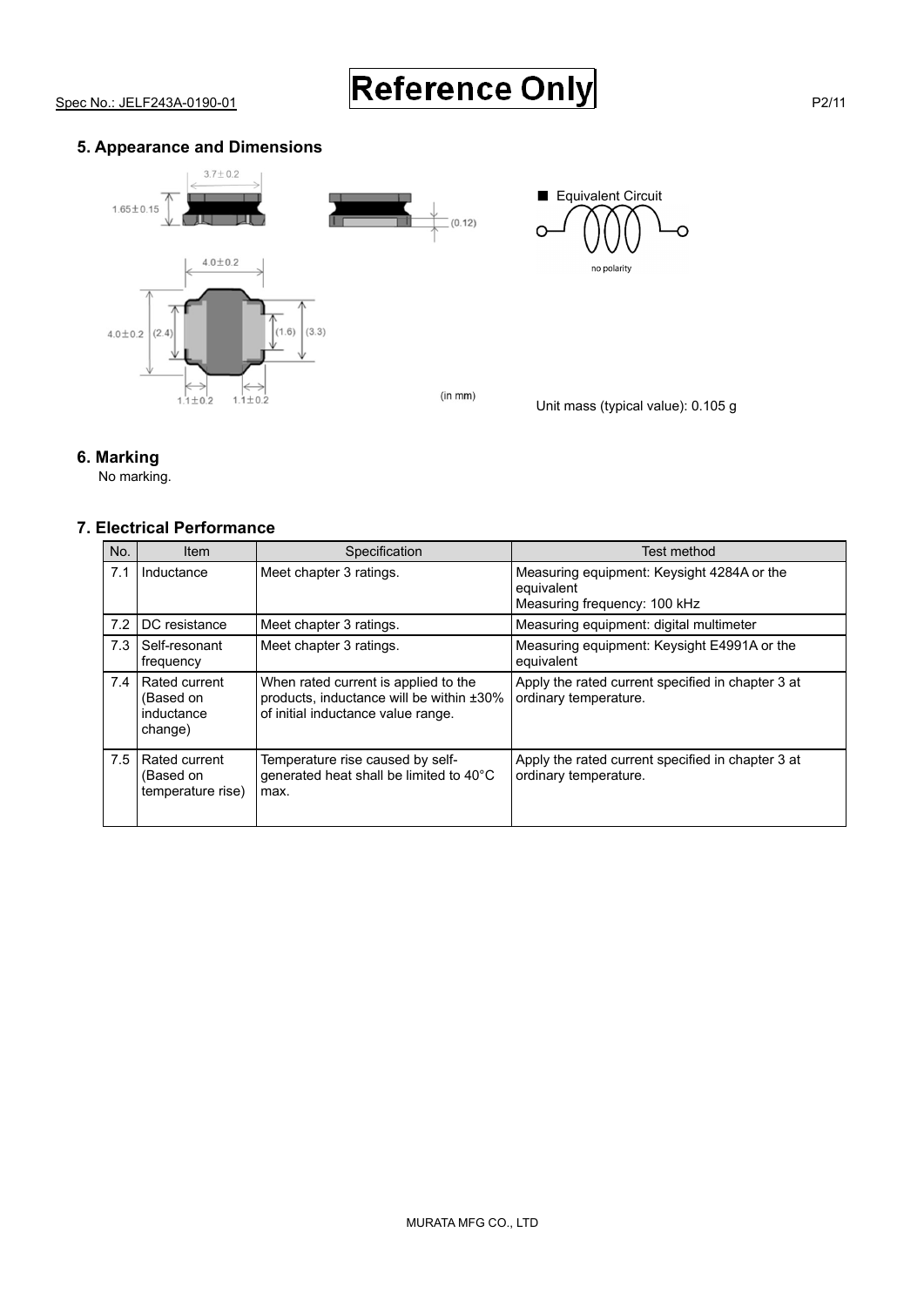## **8. Mechanical Performance**

The product is soldered on a substrate for test.(Except Resistance to soldering heat, Solderability)

(Test shall be done using Flux, Solder and Soldering condition which are specified in chapter 12 except the case of being specified special condition.)

| No. | Item                            | Specification                                                                                             | Test method                                                                                                                                                                                                                                                |
|-----|---------------------------------|-----------------------------------------------------------------------------------------------------------|------------------------------------------------------------------------------------------------------------------------------------------------------------------------------------------------------------------------------------------------------------|
| 8.1 | Shear test                      | No significant mechanical damage or no<br>sign of electrode peeling off shall be<br>observed.             | Applying force: 10 N<br>Holding time: 5 s<br>Force application direction:                                                                                                                                                                                  |
| 8.2 | Bending test                    | No significant mechanical damage or no<br>sign of electrode peeling off shall be<br>observed.             | Test substrate: glass-epoxy substrate (100 mm × 40<br>$mm \times 1.6 mm)$<br>Pressurizing speed: 0.08 mm/s<br>Pressure jig: R230<br>Amount of bending: 2 mm<br>Pressure jig<br>Holding time: 5 s<br>R230 F<br>Deflection<br>Product<br>45<br>45<br>(in mm) |
| 8.3 | Vibration                       | Appearance shall have no significant<br>mechanical damage.                                                | Oscillation frequency: 10 Hz to 2000 Hz to 10 Hz/20<br>min<br>Total amplitude: 3.0 mm or acceleration amplitude of<br>196 m/s2, whichever is smaller<br>Test time: 3 directions perpendicular to each other, 2<br>h for each direction (6 h in total)      |
| 8.4 | Resistance to<br>soldering heat | Appearance: No significant mechanical<br>damage shall be observed.<br>Inductance change rate: within ±10% | Flux: Ethanol solution of rosin, 25(wt)%<br>Pre-heating: 150°C/60 s<br>Solder: Sn-3.0Ag-0.5Cu solder<br>Solder temperature: 260°C±5°C<br>Immersion time: 10 s<br>Post-treatment: left for 4 hours to 48 hours at room<br>temperature.                      |
| 8.5 | Solderability                   | 95% or more of the outer electrode shall<br>be covered with new solder seamlessly.                        | Flux: Ethanol solution of rosin, 25(wt)%<br>Pre-heating: 150°C/60 s<br>Solder: Sn-3.0Ag-0.5Cu solder<br>Solder temperature: 245°C±3°C<br>Immersion time: 3 s                                                                                               |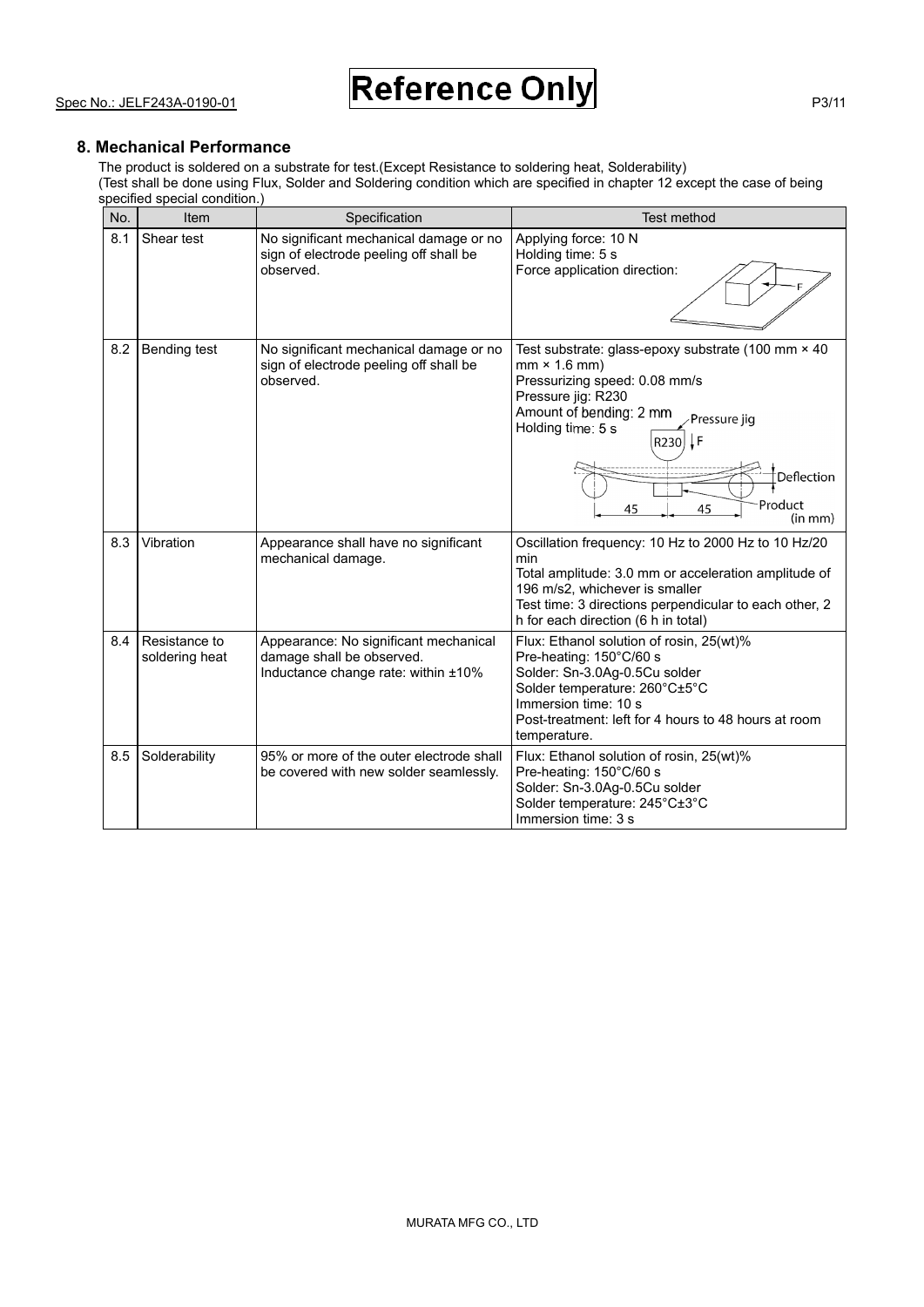# **9. Environmental Performance**

The product is soldered on a substrate for test.

(Test shall be done using Flux, Solder and Soldering condition which are specified in chapter 12 except the case of being specified special condition.)

| No. | <b>Item</b>          | Specification                                                                                                                                          | Test method                                                                                                                                                                                                                                                                                                                                                                  |
|-----|----------------------|--------------------------------------------------------------------------------------------------------------------------------------------------------|------------------------------------------------------------------------------------------------------------------------------------------------------------------------------------------------------------------------------------------------------------------------------------------------------------------------------------------------------------------------------|
| 9.1 | Heat resistance      | Appearance: No significant mechanical<br>damage shall be observed.<br>Inductance change rate: within ±10%<br>DC resistance change rate: within ±10%    | Temperature: 125°C±2°C<br>Test time: 1000 h (+48 h, -0 h)<br>Post-treatment: left for 4 hours to 48 hours at room<br>temperature.                                                                                                                                                                                                                                            |
| 9.2 | Cold resistance      | Appearance: No significant mechanical<br>damage shall be observed.<br>Inductance change rate: within ±10%<br>DC resistance change rate: within ±10%    | Temperature: -40°C±2°C<br>Test time: 1000 h (+48 h, -0 h)<br>Post-treatment: left for 4 hours to 48 hours at room<br>temperature.                                                                                                                                                                                                                                            |
| 9.3 | Humidity             | Appearance: No significant mechanical<br>damage shall be observed.<br>Inductance change rate: within ±10%<br>DC resistance change rate: within ±10%    | Temperature: 85°C±2°C<br>Humidity: 80% to 85% (RH)<br>Test time: 1000 h (+48 h, -0 h)<br>Post-treatment: left for 4 hours to 48 hours at room<br>temperature.                                                                                                                                                                                                                |
| 9.4 | Temperature<br>cycle | Appearance: No significant mechanical<br>damage shall be observed.<br>Inductance change rate: within ±10%<br>DC resistance change rate: within $±10\%$ | Single cycle conditions:<br>Step 1: -40°C (+0°C, -3°C), 30 min (+3 min, -0 min)<br>Step 2: ordinary temperature, 3 min max.<br>Step 3: $+125^{\circ}$ C ( $+3^{\circ}$ C, $-0^{\circ}$ C), 30 min ( $+3$ min, $-0$ min)<br>Step 4: ordinary temperature, 3 min max.<br>Number of testing: 100 cycles<br>Post-treatment: left for 4 hours to 48 hours at room<br>temperature. |

# **10. Specification of Packaging**

# **10.1 Appearance and dimensions of tape (12 mm width/plastic tape)**



\* The dimensions of the cavity are measured at its bottom.

Top view

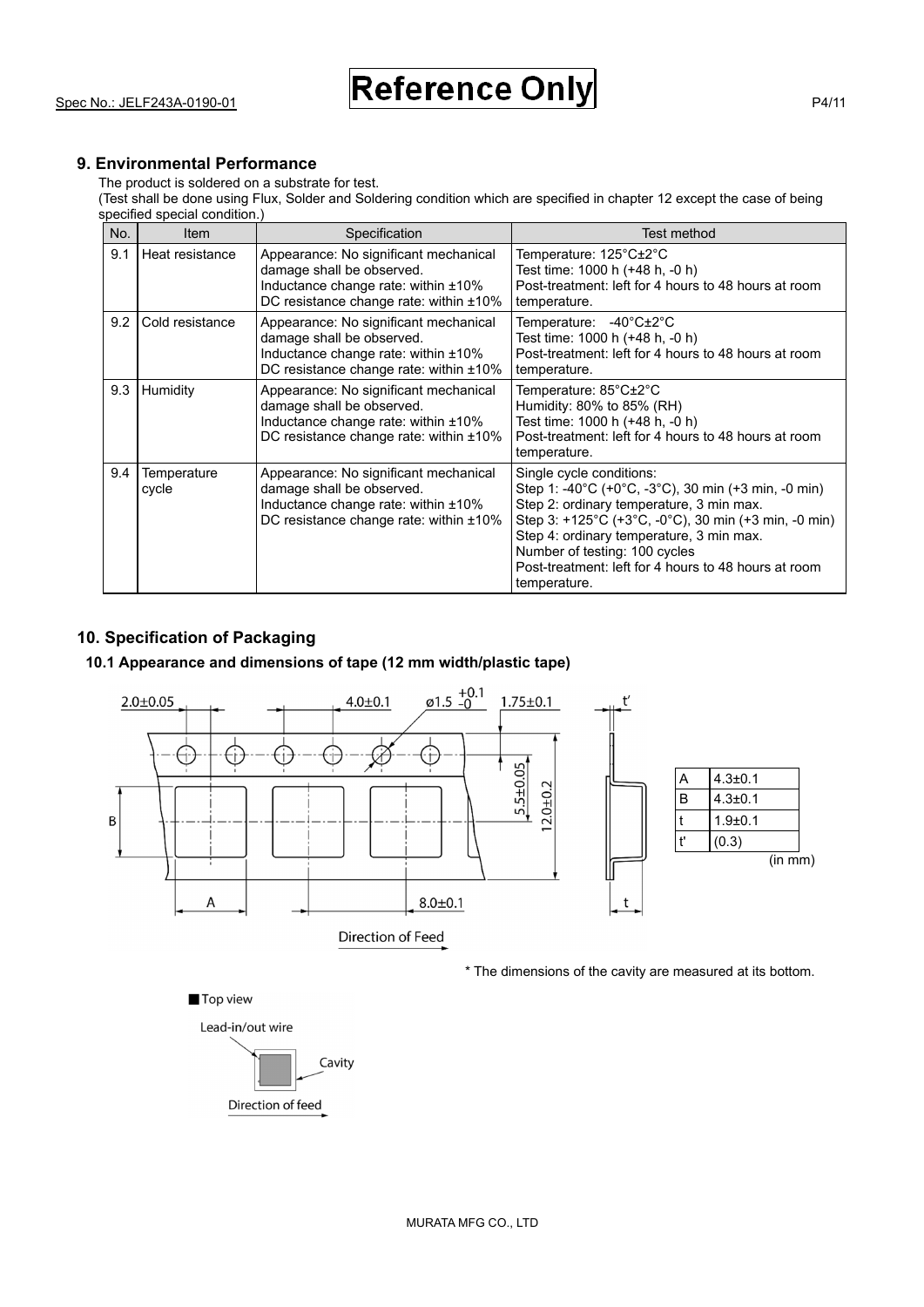#### **10.2 Taping specifications**

| Packing quantity<br>(Standard quantity) | 1000 pcs/reel                                                                                                                                                                |
|-----------------------------------------|------------------------------------------------------------------------------------------------------------------------------------------------------------------------------|
| Packing method                          | The products are placed in cavities of a carrier tape and sealed by a cover tape (top tape and<br>bottom tape when the cavities of the carrier tape are punched type).       |
| Feed hole position                      | The feed holes on the carrier tape are on the right side when the cover tape (top tape when the<br>cavities of the carrier tape are punched type) is pulled toward the user. |
| Joint                                   | The carrier tape and cover tape (top tape when the cavities of the carrier tape are punched type)<br>are seamless.                                                           |
| Number of missing<br>products           | Number of missing products within 0.025% of the number per reel or 1 pc., whichever is greater,<br>and are not continuous. The specified quantity per reel is kept.          |

#### **10.3 Break down force of tape**

| Cover tape (or top tape)                                                  | 5 N min  |
|---------------------------------------------------------------------------|----------|
| Bottom tape (only when the cavities of the carrier tape are punched type) | 5 N min. |

## **10.4 Peeling off force of tape**

| Speed of peeling off | $300$ mm/min                                           |  |
|----------------------|--------------------------------------------------------|--|
| Peeling off force    | 0.1 N to 0.7 N (The lower limit is for typical value.) |  |



# **10.5 Dimensions of leader section, trailer section and reel**

A vacant section is provided in the leader (start) section and trailer (end) section of the tape for the product. The leader section is further provided with an area consisting only of the cover tape (or top tape). (See the diagram below.)

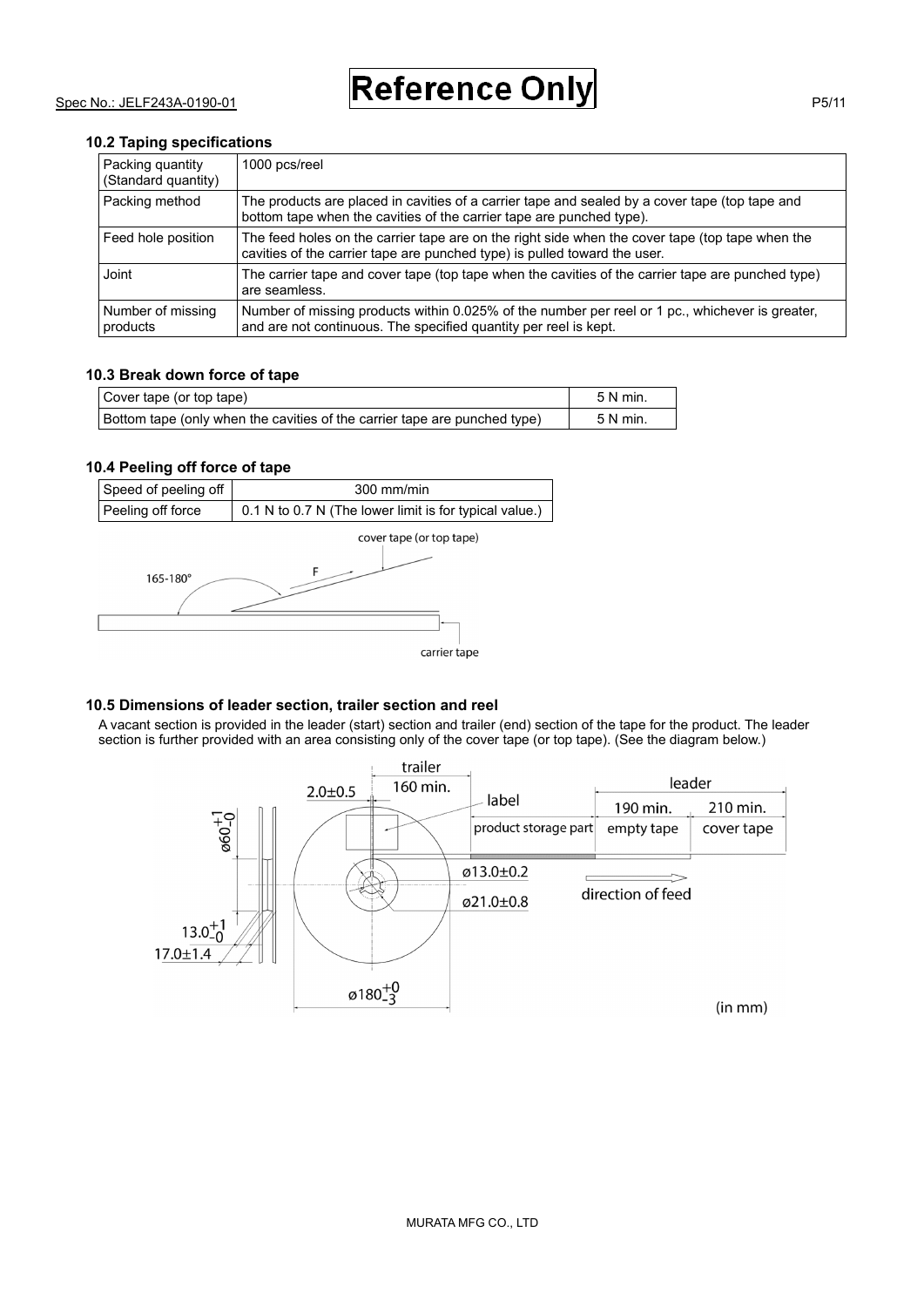# **10.6 Marking for reel**

Customer part number, Murata part number, inspection number (\*1), RoHS marking (\*2), quantity, etc.

| $\Box$<br>(1)                                                                 | 0000<br>(2) | 1*1 Expression of inspection No.:<br>◇◇◇<br>(3) | (1) Factory code<br>$(2)$ Date<br>First digit: year/last digit of year<br>Second digit: month/Jan. to Sep. $\rightarrow$ 1 to 9, Oct. to Dec. $\rightarrow$ O, N, D<br>Third, Fourth digit: day<br>(3) Serial No. |
|-------------------------------------------------------------------------------|-------------|-------------------------------------------------|-------------------------------------------------------------------------------------------------------------------------------------------------------------------------------------------------------------------|
| *2 Expression of RoHS marking: (1) RoHS regulation conformity<br>ROHS-<br>(2) |             |                                                 | (2) Murata classification number                                                                                                                                                                                  |

#### **10.7 Marking on outer box (corrugated box)**

Customer name, purchasing order number, customer part number, Murata part number, RoHS marking (\*2), quantity, etc.

#### **10.8 Specification of outer box**



|                                                                             | Dimensions of outer box<br>(mm) | Standard reel quantity |                     |  |
|-----------------------------------------------------------------------------|---------------------------------|------------------------|---------------------|--|
| W                                                                           |                                 | Н                      | in outer box (reel) |  |
| 186                                                                         | 186                             | 93                     | ٠h                  |  |
| * Above outer box size is typical. It depends on a<br>quantity of an order. |                                 |                        |                     |  |

# 11. **ACaution**

#### **11.1 Restricted applications**

Please contact us before using our products for the applications listed below which require especially high reliability for the prevention of defects which might directly cause damage to the third party's life, body or property.

- 
- (2) Aerospace equipment (7) Traffic signal equipment
- 
- (4) Power plant control equipment (9) Data-processing equipment
- 
- (1) Aircraft equipment (6) Transportation equipment (vehicles, trains, ships, etc.)
	-
- (3) Undersea equipment (8) Disaster/crime prevention equipment
	-
- (5) Medical equipment (10) Applications of similar complexity and/or reliability requirements to the applications listed in the above

#### **11.2 Precautions on rating**

Avoid using in exceeded the rated temperature range, rated voltage, or rated current. Usage when the ratings are exceeded could lead to wire breakage, burning, or other serious fault.

#### **11.3 Inrush current**

If an inrush current (or pulse current or rush current) that significantly exceeds the rated current is applied to the product, overheating could occur, resulting in wire breakage, burning, or other serious fault.

#### **11.4 Corrosive gas**

Please refrain from use since contact with environments with corrosive gases (sulfur gas [hydrogen sulfide, sulfur dioxide, etc.], chlorine, ammonia, etc.) or oils (cutting oil, silicone oil, etc.) that have come into contact with the previously stated corrosive gas environment will result in deterioration of product quality or an open from deterioration due to corrosion of product electrode, etc. We will not bear any responsibility for use under these environments.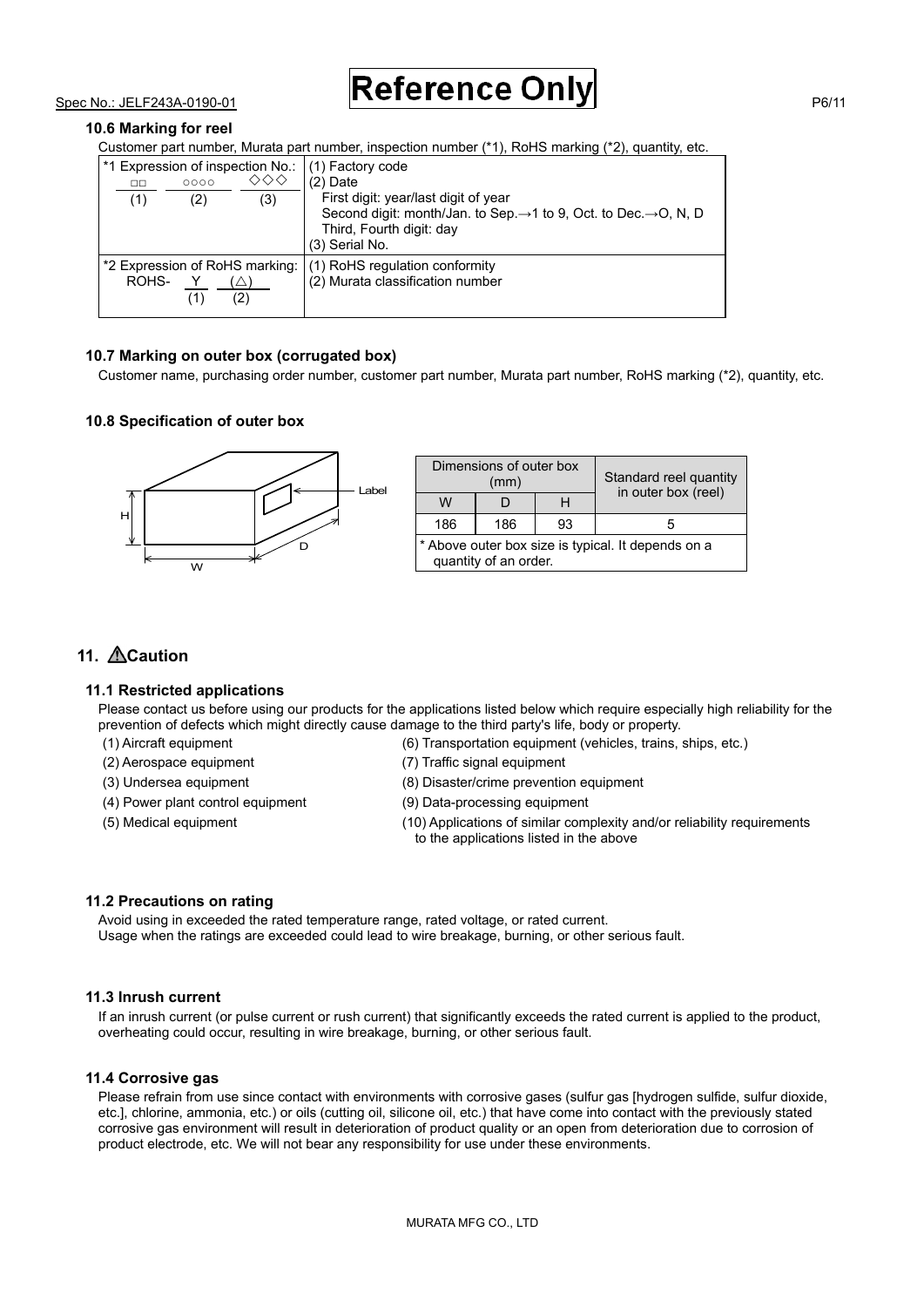# **12. Precautions for Use**

This product is for use only with reflow soldering. It is designed to be mounted by soldering. If you want to use other mounting method, for example, using a conductive adhesive, please consult us beforehand. Also, if repeatedly subjected to temperature cycles or other thermal stress, due to the difference in the coefficient of thermal expansion with the mounting substrate, the solder (solder fillet part) in the mounting part may crack. The occurrence of cracks due to thermal stress is affected by the size of the land where mounted, the solder volume, and the heat dissipation of the mounting substrate. Carefully design it when a large change in ambient temperature is assumed.

#### **12.1 Land dimensions**

The following diagram shows the recommended land dimensions for reflow soldering.



#### **12.2 Flux and solder used**

| Flux   | l • Use a rosin-based flux.<br>$\cdot$ Do not use a highly acidic flux with a halide content exceeding 0.2(wt)% (chlorine conversion value).<br>. Do not use a water-soluble flux. |
|--------|------------------------------------------------------------------------------------------------------------------------------------------------------------------------------------|
| Solder | • Use Sn-3.0Aq-0.5Cu solder.<br>• Standard thickness of solder paste: 100 um to 150 um                                                                                             |

If you want to use a flux other than the above, please consult our technical department.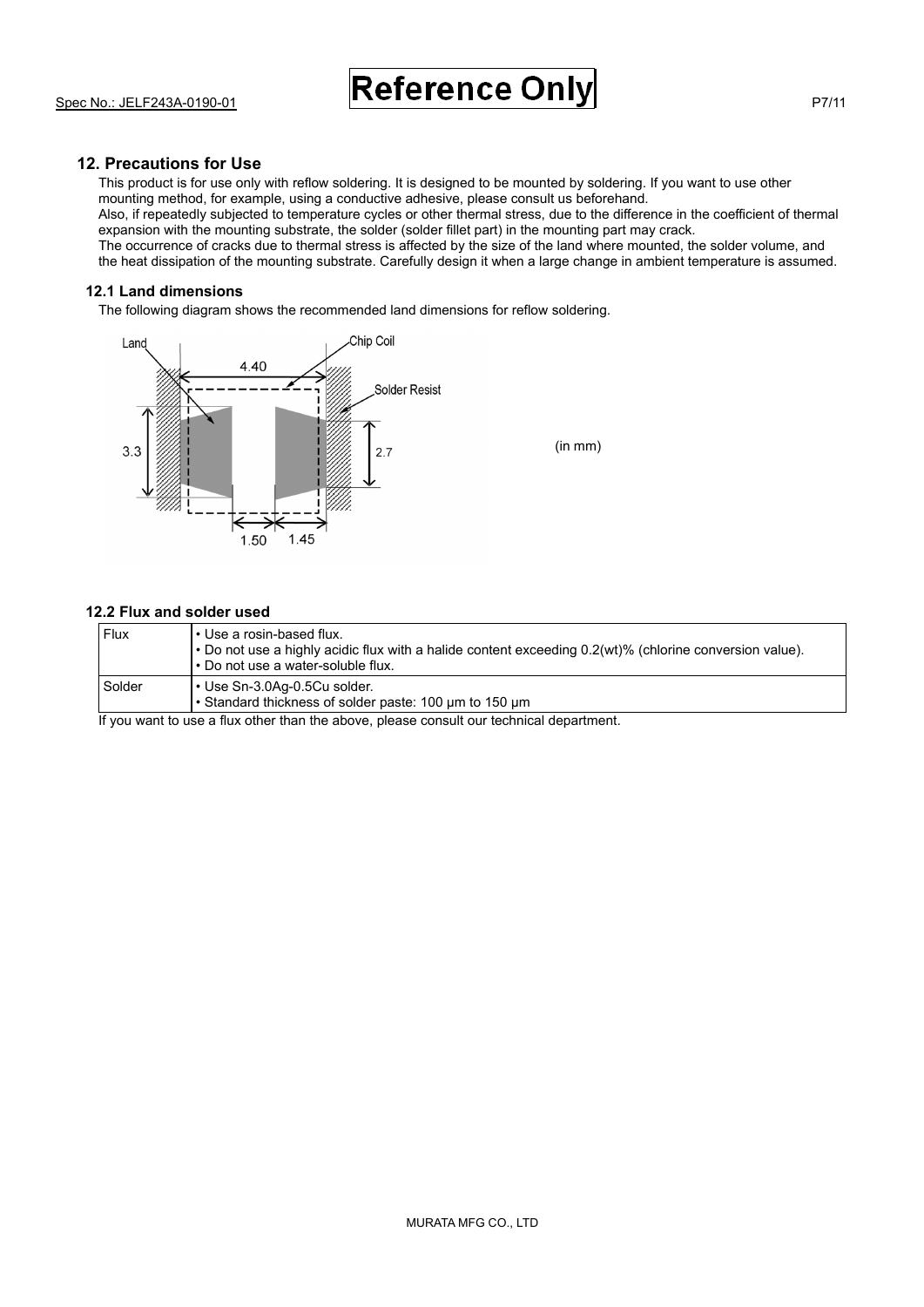## **12.3 Soldering conditions (reflow)**

- Pre-heating should be in such a way that the temperature difference between solder and product surface is limited to 100°C max.
- Cooling into solvent after soldering also should be in such a way that the temperature difference is limited to 100°C max. Insufficient pre-heating may cause cracks on the product, resulting in the deterioration of product quality. • Standard soldering profile and the limit soldering profile is as follows.
- The excessive limit soldering conditions may cause leaching of the electrode and/or resulting in the deterioration of product quality.



|                         | Standard profile                  | Limit profile                   |
|-------------------------|-----------------------------------|---------------------------------|
| Pre-heating             | 150°C to 180°C/90 s±30 s          | 150°C to 180°C/90 s±30 s        |
| Heating                 | Above 220°C/30 s to 60 s          | Above $230^{\circ}$ C/60 s max. |
| Peak temperature        | $245^{\circ}$ C $\pm 3^{\circ}$ C | $260^{\circ}$ C/10 s            |
| Number of reflow cycles | 2 times                           | 2 times                         |

## **12.4 Reworking with soldering iron**

The following requirements must be met to rework a soldered product using a soldering iron.

| Item                                                                                                                                                                  | Requirement          |  |
|-----------------------------------------------------------------------------------------------------------------------------------------------------------------------|----------------------|--|
| Pre-heating                                                                                                                                                           | 150°C/approx. 1 min  |  |
| Tip temperature of soldering iron                                                                                                                                     | $380^{\circ}$ C max. |  |
| Power consumption of soldering iron                                                                                                                                   | 80 W max.            |  |
| Tip diameter of soldering iron                                                                                                                                        | ø3 mm max.           |  |
| Soldering time                                                                                                                                                        | $3 s (+1 s, -0 s)$   |  |
| Number of reworking operations                                                                                                                                        | 2 times max.         |  |
| * Avoid a direct contact of the tip of the soldering iron with the product. Such a<br>direction contact may cause cracks in the ceramic body due to thermal<br>shock. |                      |  |

# **12.5 Solder volume**

Solder shall be used not to increase the volume too much.

An increased solder volume increases mechanical stress on the product. Exceeding solder volume may cause the failure of mechanical or electrical performance.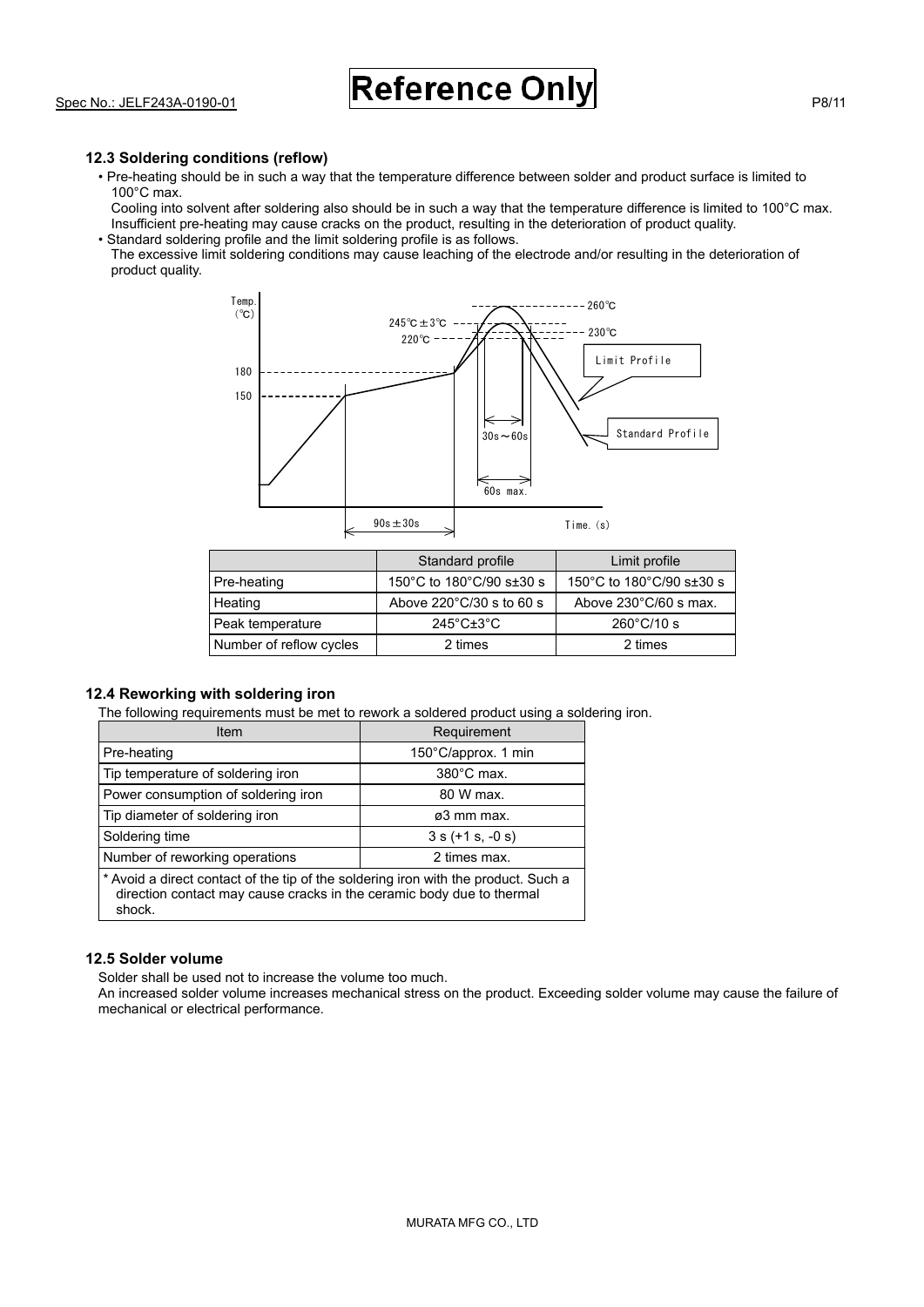#### **12.6 Product's location**

The following shall be considered when designing and laying out PCBs.

(1) PCB shall be designed so that products are not subject to mechanical stress due to warping the board. [Products direction]

Products shall be located in the sideways direction (length: a < b) to the mechanical stress.

〈Poor example〉 〈Good example〉 b a

#### (2) Components location on PCB separation

It is effective to implement the following measures, to reduce stress in separating the board.

It is best to implement all of the following three measures; however, implement as many measures as possible to reduce stress.

| Contents of measures                                                                                                                                                                          | Stress level |  |
|-----------------------------------------------------------------------------------------------------------------------------------------------------------------------------------------------|--------------|--|
| (1) Turn the mounting direction of the component parallel to the<br>board separation surface.                                                                                                 | $A > D^{1}$  |  |
| (2) Add slits in the board separation part.                                                                                                                                                   | A > B        |  |
| (3) Keep the mounting position of the component away from the<br>board separation surface.                                                                                                    | A > C        |  |
| *1 A > D is valid when stress is added vertically to the perforation as with hand separation.<br>If a cutting disc is used, stress will be diagonal to the PCB, therefore $A > D$ is invalid. |              |  |



(3) Mounting components near screw holes

When a component is mounted near a screw hole, it may be affected by the board deflection that occurs during the tightening of the screw.

Mount the component in a position as far away from the screw holes as possible.

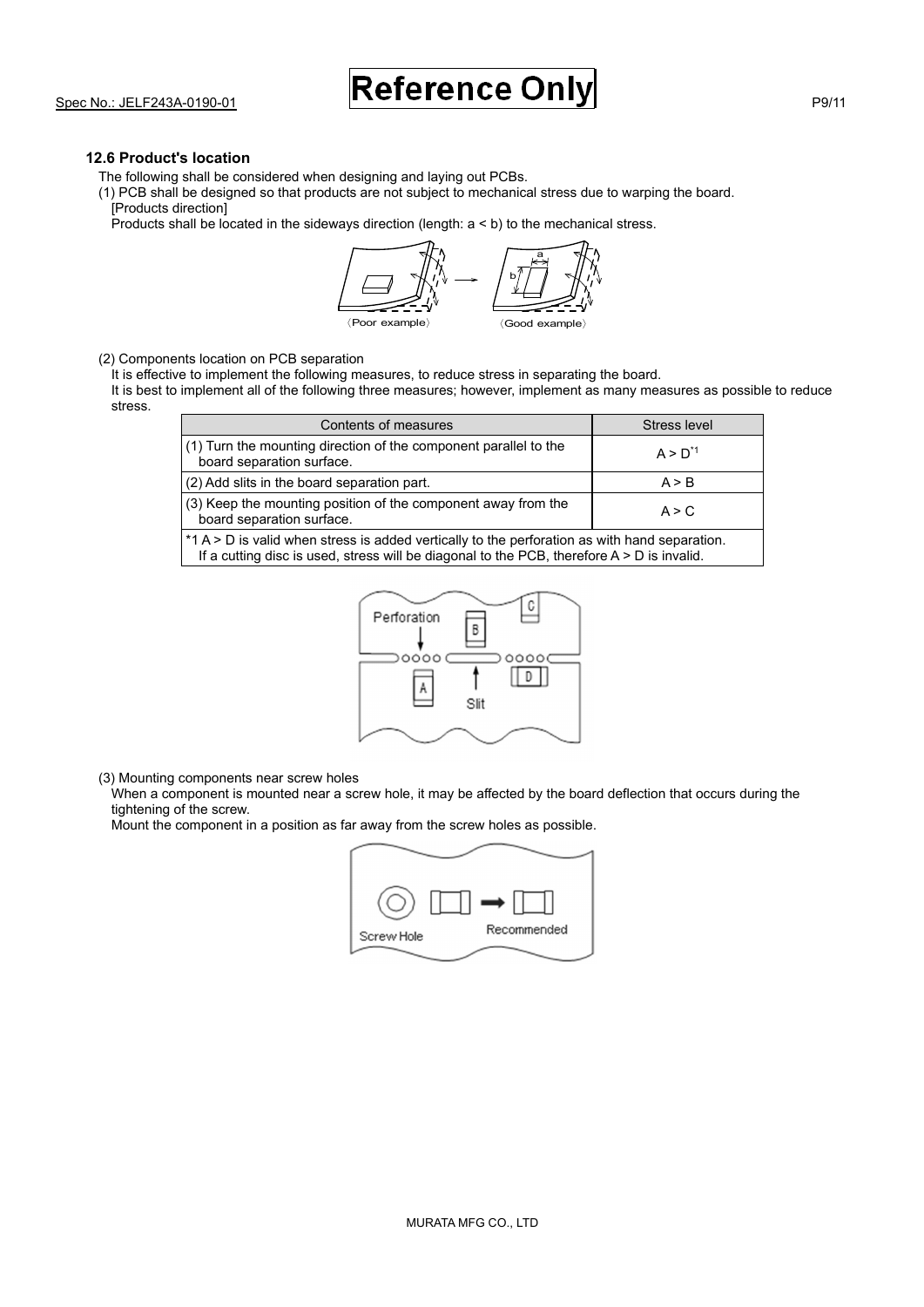#### **12.7 Handling of substrate**

After mounting products on a substrate, do not apply any stress to the product caused by bending or twisting to the substrate when cropping the substrate, inserting and removing a connector from the substrate or tightening screw to the substrate. Excessive mechanical stress may cause cracking in the product.



#### **12.8 Cleaning**

Excessive ultrasonic oscillation during cleaning can cause the PCBs to resonate, resulting in cracked chips or broken solder joints. Before starting your production process, test your cleaning equipment / process to insure it does not degrade this product.

#### **12.9 Storage and transportation**

| Storage period     | Use the product within 12 months after delivery.<br>If you do not use the product for more than 12 months, check solderability before using it.                                                                                                                                                                                                                                                                                                                                                                                                                                                                                                                                                                                                                                                                                                                |
|--------------------|----------------------------------------------------------------------------------------------------------------------------------------------------------------------------------------------------------------------------------------------------------------------------------------------------------------------------------------------------------------------------------------------------------------------------------------------------------------------------------------------------------------------------------------------------------------------------------------------------------------------------------------------------------------------------------------------------------------------------------------------------------------------------------------------------------------------------------------------------------------|
| Storage conditions | • The products shall be stored in a room not subject to rapid changes in temperature and<br>humidity. The recommended temperature range is -10°C to +40°C. The recommended relative<br>humidity range is 15% to 85%.<br>Keeping the product in corrosive gases, such as sulfur, chlorine gas or acid may cause the<br>poor solderability.<br>• Do not place the products directly on the floor; they should be placed on a palette so that they<br>are not affected by humidity or dust.<br>• Avoid keeping the products in a place exposed to direct sunlight, heat or vibration.<br>• Do not keep products in bulk packaging. Bulk storage could result in collisions between the<br>products or between the products and other parts, resulting in chipping or wire breakage.<br>• Avoid storing the product by itself bare (i.e. exposed directly to air). |
| Transportation     | Excessive vibration and impact reduces the reliability of the products. Exercise caution when<br>handling the products.                                                                                                                                                                                                                                                                                                                                                                                                                                                                                                                                                                                                                                                                                                                                        |

#### **12.10 Resin coating (including moisture-proof coating)**

When the product is coated/molded with resin, its electrical characteristics may change.

A wire breakage issue may occur by mechanical stress caused by the resin, amount/cured shape of resin, or operating condition etc.

Some resins contain impurities or hydrolyzable chlorine, which could result in corrosion of the conducting materials, leading to wire breakage.

So, please pay your careful attention when you select resin in case of coating/molding the products with the resin. Prior to use the coating resin, please make sure no reliability issue is observed by evaluating products mounted on your board.

#### **12.11 Mounting conditions**

Check the mounting condition before using.

Using mounting conditions (nozzles, equipment conditions, etc.) that are not suitable for products may lead to pick up errors, misalignment, or damage to the product.